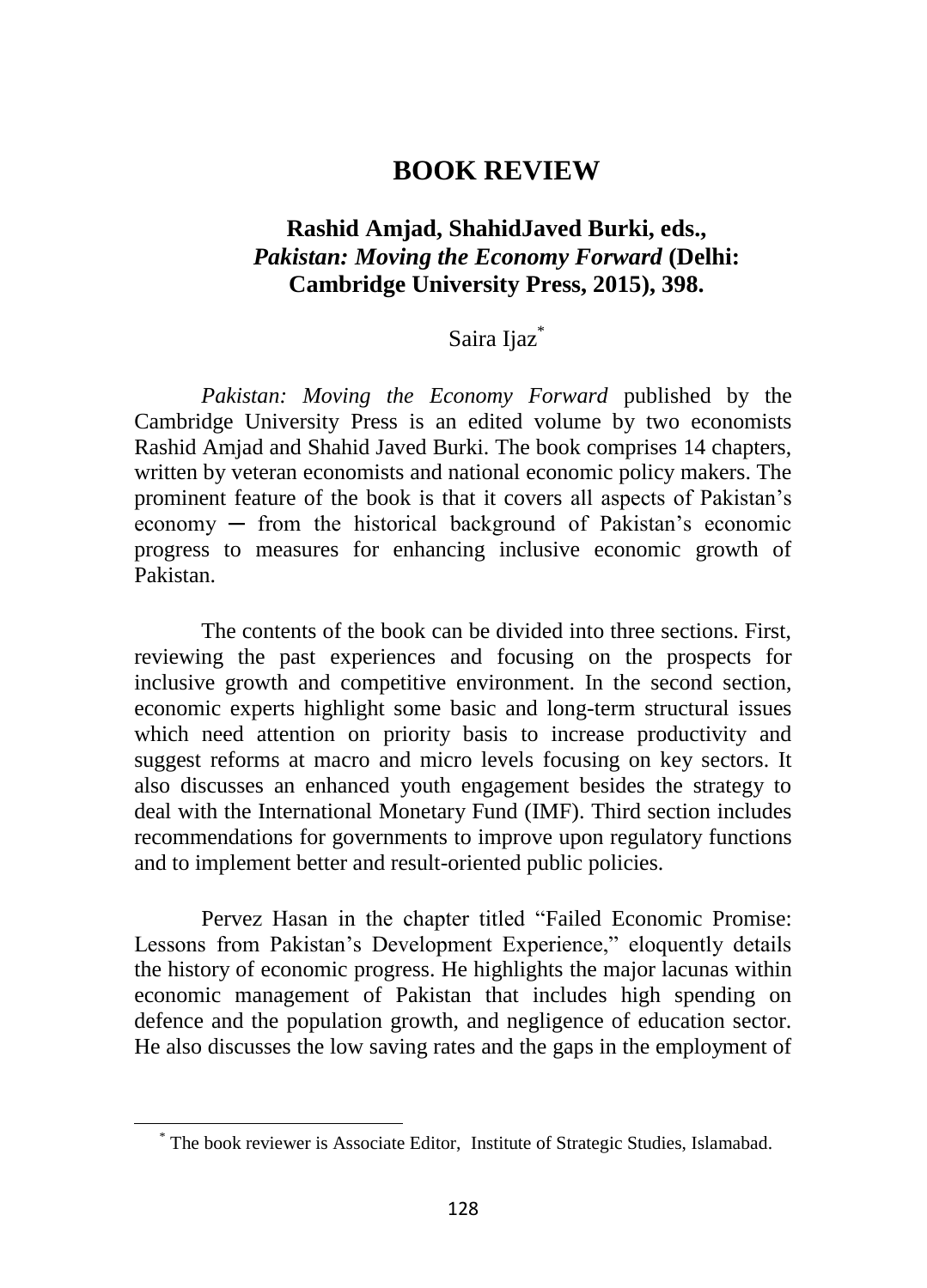foreign aid which can be transformed into productive investment and growth.

Rashid Amjad in the chapter titled "Economic Management Under IMF Tutelage: Key Lessons from the Musharraf and PPP Rule 1999-2013", gives an account of economic management and the economic policy making. He emphasises on the gaps in economic policies and suggests recommendations (p. 48) He thoroughly elaborated the agreements concluded, during Musharraf and Pakistan Peoples' Party ( PPP) governments, to obtain financial support from the IMF. He summarises his thesis, "Economic management is ultimately a combination of political will and finesse displayed by competent economic managers in carrying through important economic decisions." (p.81)

Shahid Javed Burki in a chapter titled "A Country and an Economy in Transition" highlights the socio-economic and political factors responsible for the current economic situation. He highlights the issues of energy sector of Pakistan and emphasises its importance by submitting recommendations to deal with energy crisis (p.96-97) and factors contributing to sustained long-term growth i.e. strengthening agricultural and water resource management (p.98), and export-led growth (p. 100). Burki emphasises on the importance of Pakistan-India trade relations in terms of enhancing Pakistan's regional connectivity and expanding the volume of Pakistan's market. He writes that the gravity model of trade suggests that Pakistan should trade with the large countries in its immediate neighbourhood i.e. China and India. (p. 101).

The book gives an overview of the overall economic progress, which was quite impressive, and on fast track in the early years after independence. However, in the subsequent decades, Pakistan's economy saw slow growth and high inflation due to various reasons. The book identifies and marks economic constraint and, mismanagement, but its approach is forward looking since all the authors focus on short and long term growth strategies to pull the country out from slow economic mode. The contributors by highlighting dynamism and positive of Pakistan's economy suggest macroeconomic strategies and priorities. For example, they suggest strategies for raising revenues and reducing the fiscal deficit